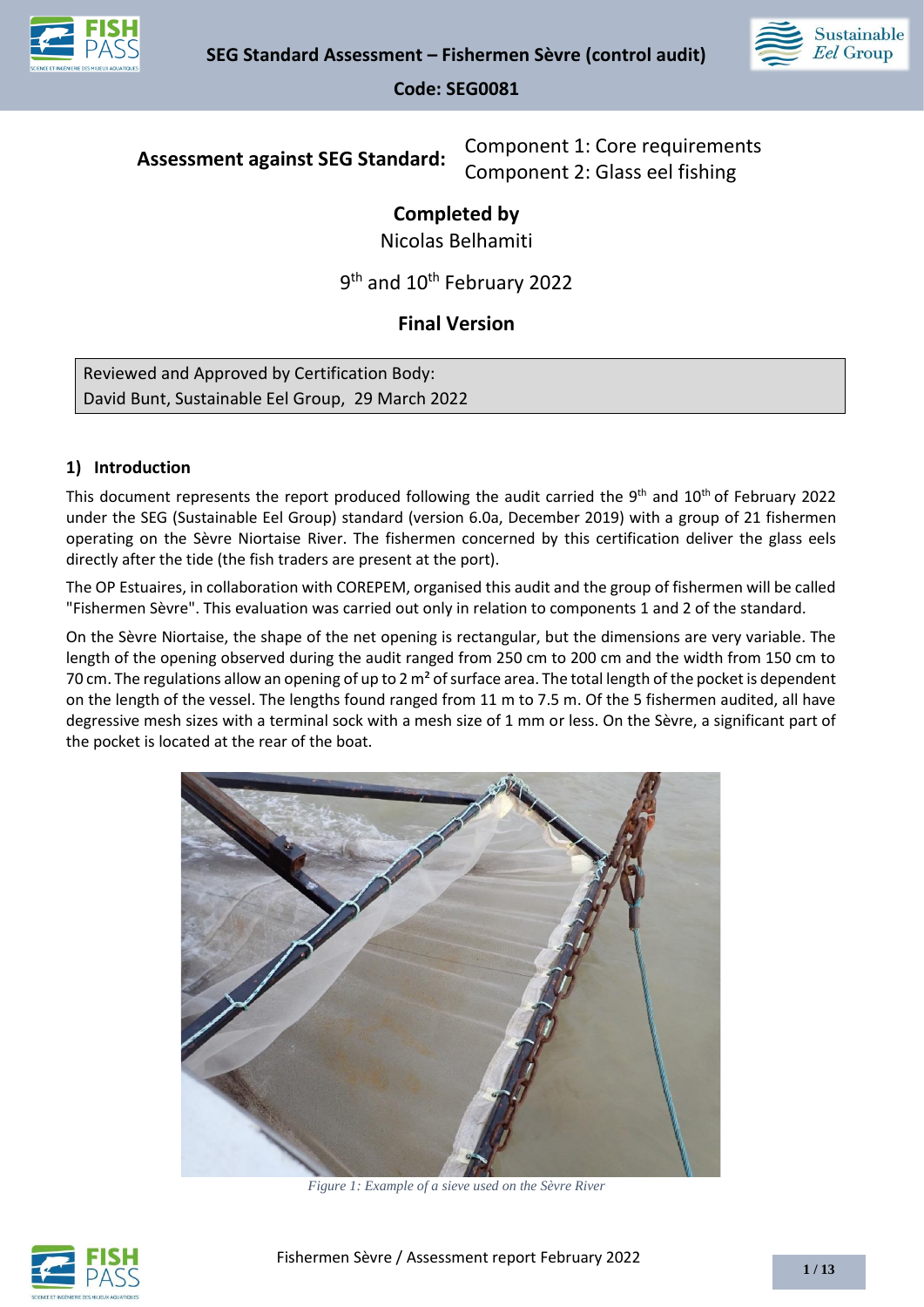



Fishing is mainly at night and rarely during the day. Gear can be set at depth if required.

The audit carried out in February 2022 was a control audit. It concerned 21 fishermen, including 4 new applications. Thus, there were 5 planned boardings.

The following fishermen are concerned for this assessment:

| <b>NAME</b>     | <b>FIRST NAME</b> | <b>STATUS OF THE APPLICATION</b> |
|-----------------|-------------------|----------------------------------|
| <b>BARON</b>    | Yannis            | <b>Already SEG</b>               |
| <b>BERNARD</b>  | Vincent           | <b>Already SEG</b>               |
| <b>BITARD</b>   | Christophe        | <b>Already SEG</b>               |
| <b>BURAUD</b>   | Samuel            | <b>Already SEG</b>               |
| <b>CHARLEUX</b> | Stéphane          | <b>Already SEG</b>               |
| COUTANCEAU      | Romuald           | <b>Already SEG</b>               |
| <b>GALERA</b>   | Jean-Marie        | <b>Already SEG</b>               |
| <b>GIRAULT</b>  | <b>Teddy</b>      | <b>Already SEG</b>               |
| <b>GROLIER</b>  | Hervé             | <b>Already SEG</b>               |
| <b>GROLIER</b>  | <b>Thomas</b>     | <b>Already SEG</b>               |
| <b>GROLIER</b>  | Daniel            | <b>Already SEG</b>               |
| <b>GUYARD</b>   | Stany             | <b>Already SEG</b>               |
| <b>NICOLEAU</b> | Freddy            | <b>Already SEG</b>               |
| <b>NICOLEAU</b> | Cyril             | <b>Already SEG</b>               |
| PINEAU          | Sébastien         | <b>Already SEG</b>               |
| <b>POTEVIN</b>  | Guillaume         | <b>Already SEG</b>               |
| <b>EVENO</b>    | Frédéric          | <b>Already SEG</b>               |
| <b>BERNARD</b>  | Claude            | New application                  |
| <b>DAVID</b>    | Jérémy            | New application                  |
| <b>GUYARD</b>   | Dany              | New application                  |
| <b>DAVID</b>    | Alain             | New application                  |

### **2) The assessment**

The evaluator was Nicolas Belhamiti from the consultancy firm Fish-Pass. The visit took place on 9 and 10 February 2022 during the night tides. A boarding was carried out with the following fishermen: BERNARD Vincent / GROLIER Thomas / BARON Yannis / GROLIER Daniel / DAVID Alain.

### **3) Client Contact Details**

The OP Estuaires, in association with the COREPEM, requested this audit.

| <b>Name/Compagny</b> | OP ESTUAIRES / COLLIAS ALEXANDRA – DURAND LAURIE |  |
|----------------------|--------------------------------------------------|--|
| Postal address       | 2, rue Colbert<br>  85100 Les Sables d'Olonne    |  |
| email address        | op.estuaires@gmail.com                           |  |

### **4) Results of the assessment**

The outcome of this assessment is as follows:

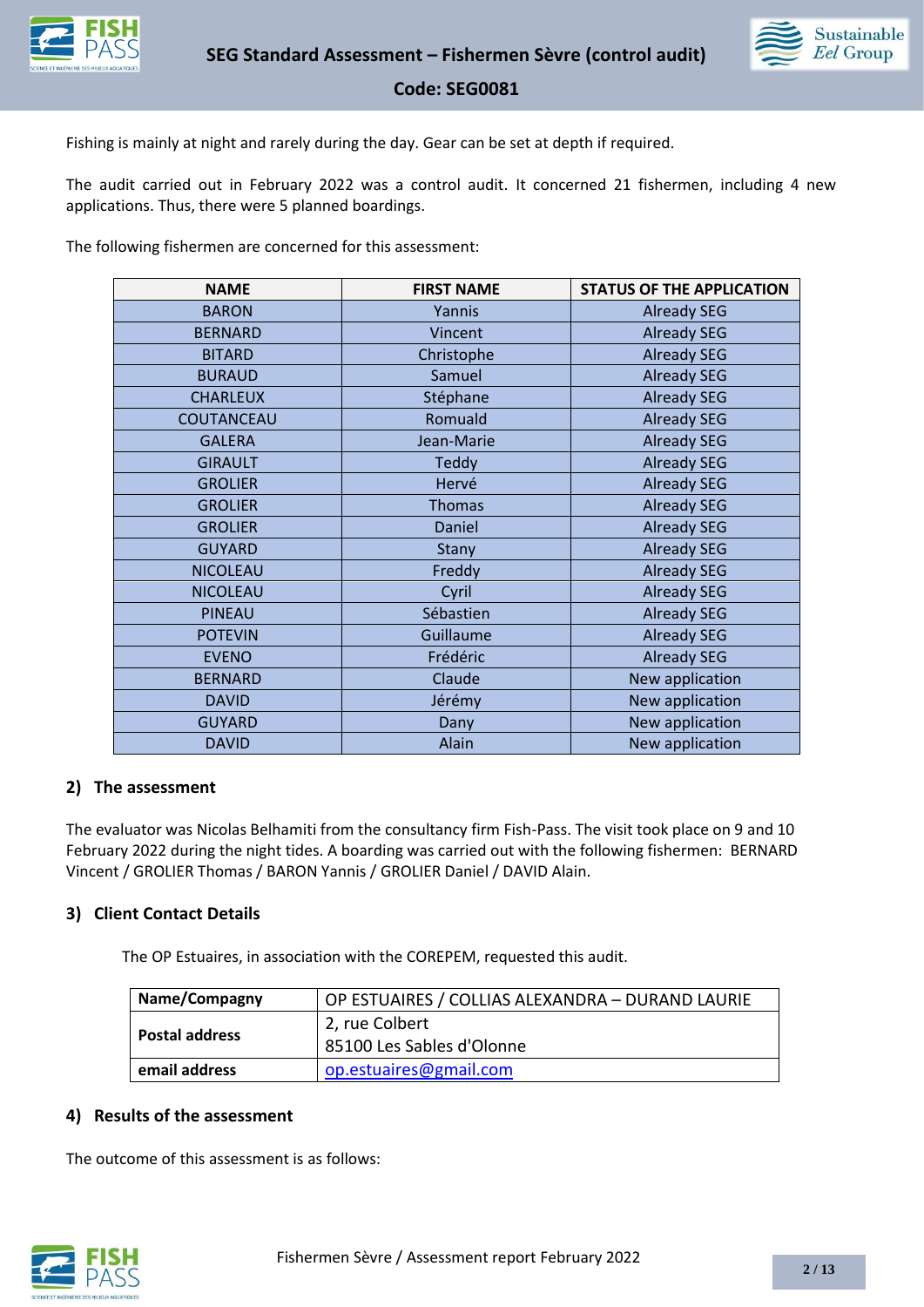



| <b>Component 1: General Requirements</b>                             | Auditor's<br>findings | Weighting | Score |
|----------------------------------------------------------------------|-----------------------|-----------|-------|
| 1.1 Commitment to Legality                                           | Responsible           |           | 1     |
| 1.2 Contribution to eel conservation projects (bonus)                | N/A                   | N/A       | N/A   |
| 1.3 The organisation trades in certified responsibly sourced<br>eels | Responsible           |           |       |
| 1.4 Traceability:                                                    |                       |           |       |
| Incoming products, separation and segregation<br>1.4.1               | Responsible           |           |       |
| 1.4.2<br>Outgoing products                                           | Responsible           |           |       |
| 1.4.3<br>Record keeping and documentation                            | Responsible           |           |       |
| 1.5.1<br>Biosecurity & welfare - Biosecurity measures are<br>adopted | Responsible           |           |       |
|                                                                      | Total                 | 6         | 6     |
| <b>Percentage Responsibility Score:</b>                              |                       | 100%      |       |

**Finding**: The fishery with a score of 100% meets the generic requirements and can be considered **responsible** for this component.

| <b>Component 2: Glass eel fishing</b>                                                                                          | Auditor's<br>findings | Weighting                | Score    |
|--------------------------------------------------------------------------------------------------------------------------------|-----------------------|--------------------------|----------|
| 2.1 Eel fishing is in a catchment that is meeting its<br>escapement targets                                                    | Aspiring              | 2                        | 0        |
| progress with the applicant's<br>2.2 There is good<br>responsibilities in the eel management plan for the river<br>or district | Aspiring              | 2                        | 0        |
| 2.3 The fishery is well managed                                                                                                | Responsible           | 1                        | 1        |
| 2.4 Mortality during fishing is minimised                                                                                      | Not met               | $\overline{\phantom{a}}$ | $\Omega$ |
| 2.5 The fishery has negligible impacts on by-catch species                                                                     | Aspiring              |                          | 0        |
| 2.6 The fishery has negligible impacts on rare or other<br>protected species                                                   | Responsible           | 1                        |          |
| 2.7 The fishery has negligible impacts on habitats                                                                             | Responsible           |                          |          |
| 2.8 Transport                                                                                                                  | Responsible           | 1                        | 1        |
| 2.9 Bonus score: fishermen donate a proportion of their<br>catch for a local positive contribution                             | N/A                   | N/A                      | N/A      |
|                                                                                                                                | Total                 | 11                       | 4        |
| <b>Percentage Responsibility Score:</b>                                                                                        |                       | 36%                      |          |

Finding: With a score of 36% and one criterion not met (4.2), the fishery don't meet the requirements of component 2 for elver fishing and is considered **as aspiring** under the SEG standard.

#### **Summary of assessment and scoring**

| Component | <b>Not Met</b>                     | <b>Aspiring</b> | Responsible |
|-----------|------------------------------------|-----------------|-------------|
|           |                                    |                 |             |
|           |                                    |                 |             |
| Total     |                                    |                 |             |
|           | <b>Total Responsibility Score:</b> | $= 10/17$       | 59%         |

**Summary finding:**

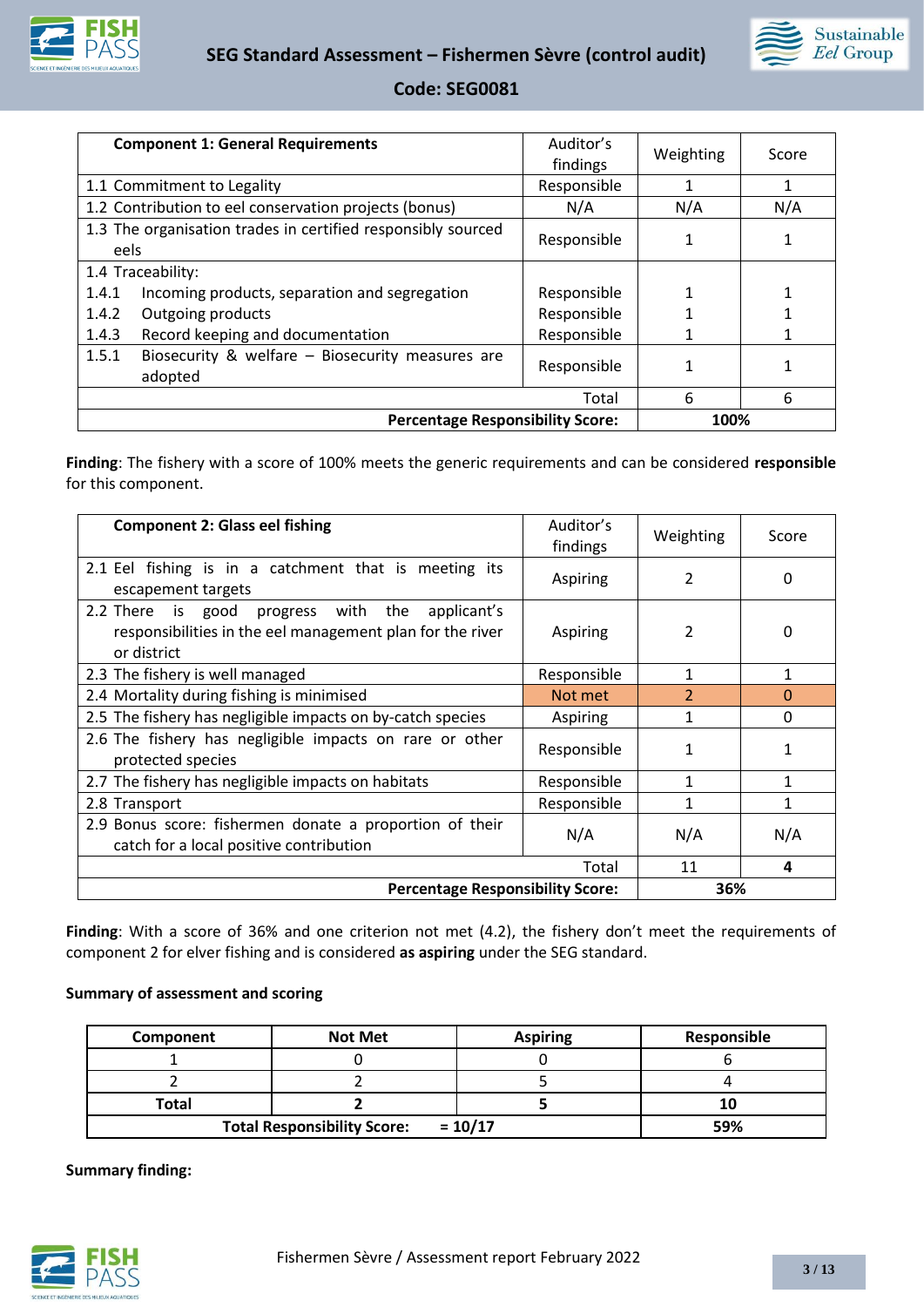



With a score on the responsibility criteria of **59%**, but one criterion not met, the fishery has not reached the level required to be considered **responsible** following the control audit. The continuation of the SEG certification is to be reviewed at the beginning of next season.

### **5) Recommendations:**

Fish-Pass makes the following recommendations in relation to Sèvre fishery:

- 1. With an overall responsibility score of **59%**, but one criterion not met, the fishery has not reached the level required to be considered **responsible.** We recommend awarding a provisional certificate so as not to penalise fishermen. However, a control will have to be carried out during December 2022 to verify that criterion 2.4 is compliant. The following will be done:
	- Given the continued practice of not fully spinning the net by some fishermen, it will be appropriate for the organiser of this list to identify these fishermen so that control can be carried out on these fishermen. When this is done, an audit in December 2022 will be organised to carry out an indigo carmine test on a sample of elvers from all or some of these fishermen in order to check the rate of lethal lesions (rate must be less than or equal to 8%).

In addition, FISH PASS makes the following recommendations:

- 2. The fishery should consider how to make a positive contribution to eel conservation projects (criteria 1.2 and 2.9) and implement them by the next evaluation.
- 3. Criterion 2.2: In view of the current context, the fragility of this resource and the recent ICES advice to close all eel fisheries, the representative bodies of professional glass eel fishermen should not request an increase in the annual quota. Fishermen wishing to engage in a sustainable exploitation of this resource must ensure that their representatives do not make such a request and follow the advice of scientists (most often recommending a reduction in the quota).
- 4. With regard to criterion 2.4, several things can be improved in order to obtain the criterion of responsibility:
	- a. Reduce fishing speed to stay below 1 knot.
	- b. Keep a mortality logbook on board the boat. This logbook can be filled out at the end of the tide to indicate the number of dead or dying glass eels that have left the tank.
- 5. In relation to criterion 2.5: By-catches or glass eels may be trapped in the nets for several hauls. Fishermen should take care to remove all fish present when emptying the bags between each haul.

### **6) Next Audit**

| Question       | <b>Performance of the Client at Audit</b>                                                                                                                | <b>Yes</b>                     | <b>No</b> |
|----------------|----------------------------------------------------------------------------------------------------------------------------------------------------------|--------------------------------|-----------|
| $\mathbf{1}$   | Has the client been part of any external investigation<br>which may be of concern to SEG AND/OR been<br>suspended from any other certification standard? | Enhanced<br>Surveillance       | Go to Q2  |
| $\overline{2}$ | Has the client received a borderline pass for a<br>Component in its previous audit?                                                                      | Enhanced<br>Surveillance       | Go to Q3  |
| 3              | Does the client only buy and sell product (does not<br>physically handle it?)                                                                            | <b>Minimum</b><br>Surveillance | Go to Q4  |
| 4              | All other scenarios                                                                                                                                      | <b>Standard Surveillance</b>   |           |

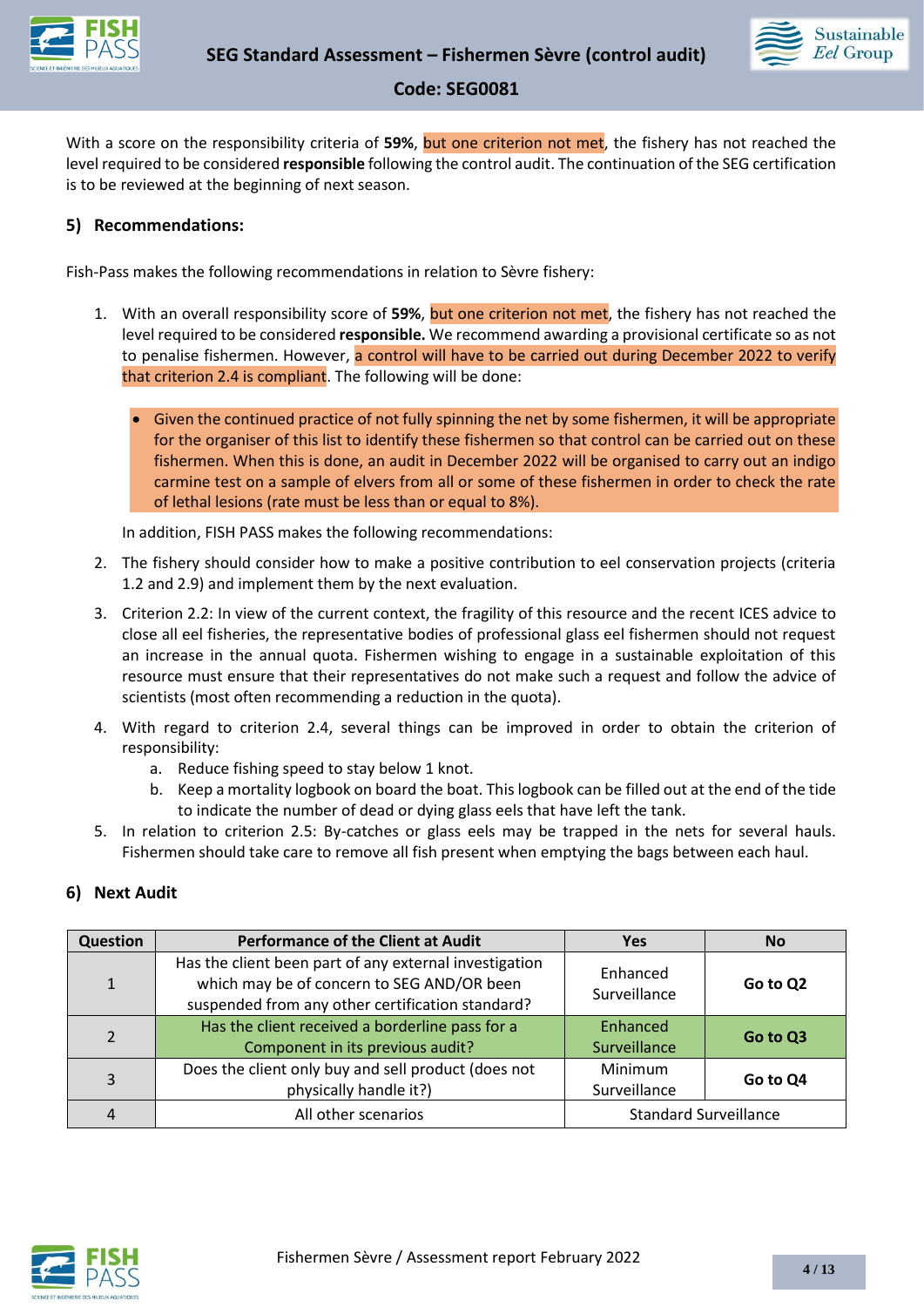



|                          | <b>Certification</b><br><b>Audit</b> | Year 1               | Year 2               | Year 3               | Year 4<br>Recertification<br>Audit |
|--------------------------|--------------------------------------|----------------------|----------------------|----------------------|------------------------------------|
| Minimum<br>Surveillance  | On-Site Audit                        | No Audit             | Remote Audit         | No Audit             | On-Site Audit                      |
| Standard<br>Surveillance | On-Site Audit                        | No Audit             | On-Site Audit        | No Audit             | On-Site Audit                      |
| Enhanced<br>Surveillance | <b>On-Site Audit</b>                 | <b>On-Site Audit</b> | <b>On-Site Audit</b> | <b>On-Site Audit</b> | <b>On-Site Audit</b>               |

**Enhanced surveillance is recommended. The next audit should be carried out in December 2022 to verify compliance with criterion 4.2 for fishermen not spinning the whole net during the fishing action.**

## **7) The Assessment**

The tables below give the outcomes of the assessment against each of the criteria of Components 1 and 2 of the standard, providing a rationale for the scores given above.

| Component 1 – Generic requirements (Weighting : 1 for each criterion) |                                                                                                                                     |  |
|-----------------------------------------------------------------------|-------------------------------------------------------------------------------------------------------------------------------------|--|
| <b>Criterion 1.1: Commitment to legality</b>                          |                                                                                                                                     |  |
| <b>Responsible</b><br><b>indicators</b>                               | For at least the past two years: the organisation has not been found guilty for any<br>offences relating to eel fishing or trading. |  |
| <b>Aspiring indicators</b>                                            | For at least the past 12 months: the organisation has not been found guilty for any<br>offences relating to eel fishing or trading. |  |
| <b>Discussion</b>                                                     | The audited fishermen have not had any infringements in the last 24 months.<br>The criterion is therefore met.                      |  |
| Score                                                                 | Responsible                                                                                                                         |  |

|                                  | Criterion 1.2: Contribution to Eel Conservation Projects. (Optional bonus score) (The intention is for this<br>to be mandatory from summer 2020)                                                                                                                                                                    |
|----------------------------------|---------------------------------------------------------------------------------------------------------------------------------------------------------------------------------------------------------------------------------------------------------------------------------------------------------------------|
| <b>Responsible</b><br>indicators | The organisation donates at least 2% of its profits or at least 20% of its corporate responsibility<br>programme to projects that make a positive contribution to eel conservation or population<br>enhancement, such as Eel Stewardship Funds, River Restoration projects, conservation and<br>education projects. |
| <b>Aspiring</b><br>indicators    | The organisation donates $1 - 1.99\%$ of its profits or 10 - 20% of its corporate responsibility<br>programme to projects that make a positive contribution to eel conservation or population<br>enhancement, such as Eel Stewardship Funds, River Restoration projects, conservation and<br>education projects.    |
| <b>Discussion</b>                | N/A                                                                                                                                                                                                                                                                                                                 |
| Score                            | N/A                                                                                                                                                                                                                                                                                                                 |

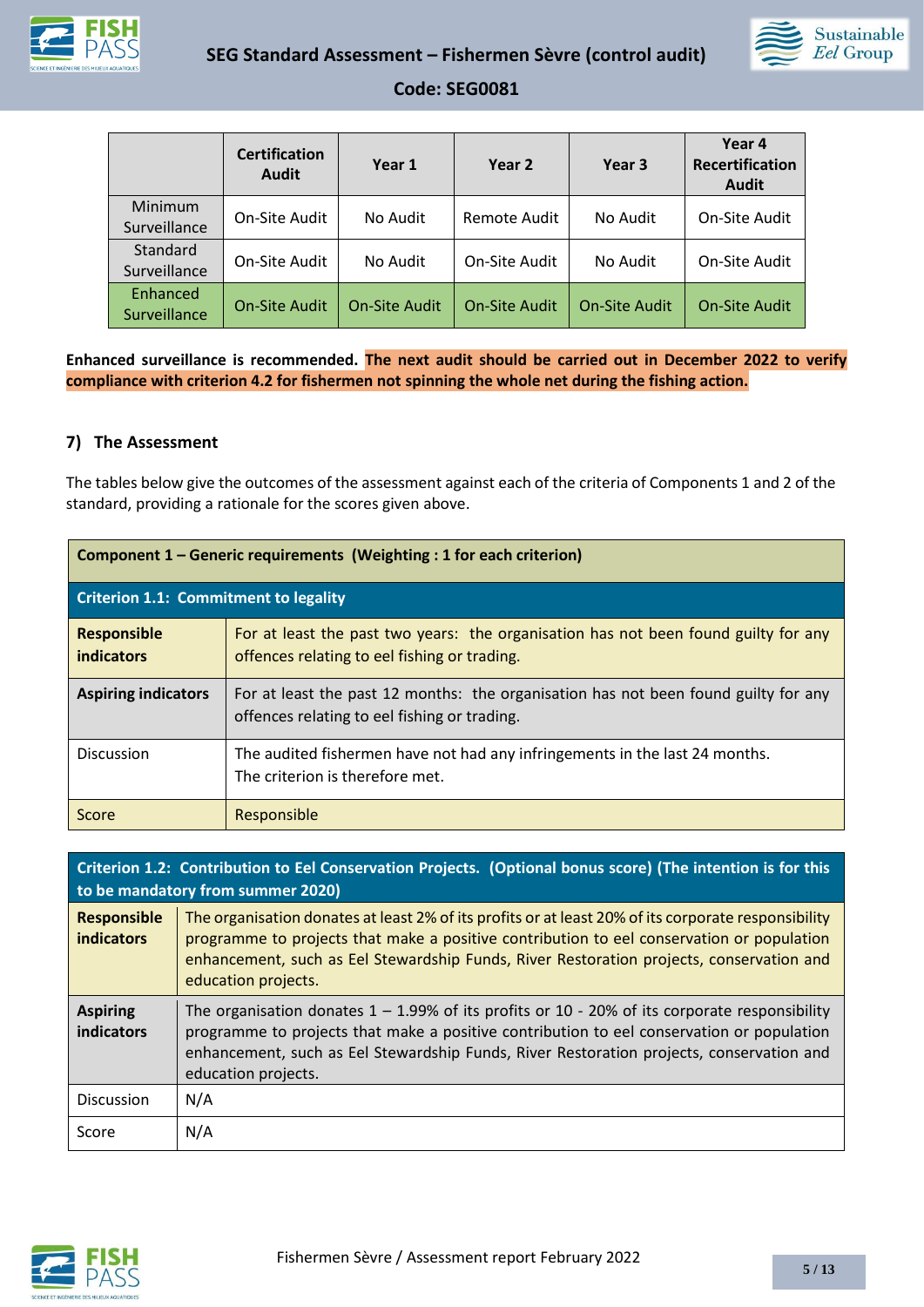



|                                         | Criterion 1.3: The organisation trades in certified responsibly sourced eel                                                                                                                       |
|-----------------------------------------|---------------------------------------------------------------------------------------------------------------------------------------------------------------------------------------------------|
| <b>Responsible</b><br><b>indicators</b> | The organisation trades in at least 50% (by number) of certified responsibly sourced eel and<br>has the documentation to demonstrate that.                                                        |
| <b>Aspiring</b><br>indicators           | The organisation trades in $10 - 49.9\%$ (by number) of certified responsibly sourced eel and<br>has the documentation to demonstrate that.                                                       |
| <b>Discussion</b>                       | Of the 21 fishermen concerned by the audit, 4 were already SEG. This means that 81% of the<br>fishermen on the list are already marketing SEG-certified eels.<br>This criterion is therefore met. |
| Score                                   | Responsible                                                                                                                                                                                       |

## **Criterion 1.4: Traceability**

|                                      | 1.4.1: Traceability - Incoming product, separation and segregation                                                                                                                                                                                                                                                                                                                                                                                                                                                                                                                                   |
|--------------------------------------|------------------------------------------------------------------------------------------------------------------------------------------------------------------------------------------------------------------------------------------------------------------------------------------------------------------------------------------------------------------------------------------------------------------------------------------------------------------------------------------------------------------------------------------------------------------------------------------------------|
| <b>Responsible</b><br>indicators     | • Certified and uncertified eel products can be clearly and easily traced back to their source.<br>• Where a fishery or buyer, an electronic tele-declaration system is used.<br>• It operates a clear system which ensures that the product remains separated at all stages<br>from arrival to dispatch from non-certified eel products.<br>• The organisation ensures that any products wishing to make a claim as certified do not<br>contain any non-certified eel-based ingredients.<br>. If resolved through mass- or number- balance calculations, the margin of error does not<br>exceed 2%. |
| <b>Aspiring</b><br><b>indicators</b> | • Certified and uncertified eel products can be traced back to their source.<br>• If segregation is not possible, there are clear and auditable records of the numbers of<br>certified and uncertified eels entering the organisation at each facility.<br>. It can demonstrate through auditable records that the number of certified eels exiting the<br>organisation in a ear did not exceed the number that entered.<br>• If resolved through mass- or number- balance calculations, the margin of error does not<br>exceed 5% or if a farm, the 2800 pieces per 1 kg of glass eels is applied.  |
| <b>Discussion</b>                    | All the fishermen audited use the electronic declaration system. This system enables them to<br>declare their catches via sms directly to the departmental fisheries committee. A<br>computerised database makes it possible to track the fishermen's quota finely and to avoid<br>exceeding the authorised quotas.<br>Each day's fishing is also declared on paper via fishing forms in 3 copies: 1 for the<br>administration (France Agrimer), 1 for the wholesaler and the last one is kept by the<br>fisherman.<br>This criterion has therefore been met                                         |
| Score                                | Responsible                                                                                                                                                                                                                                                                                                                                                                                                                                                                                                                                                                                          |

# **1.4.2: Traceability - Outgoing product**

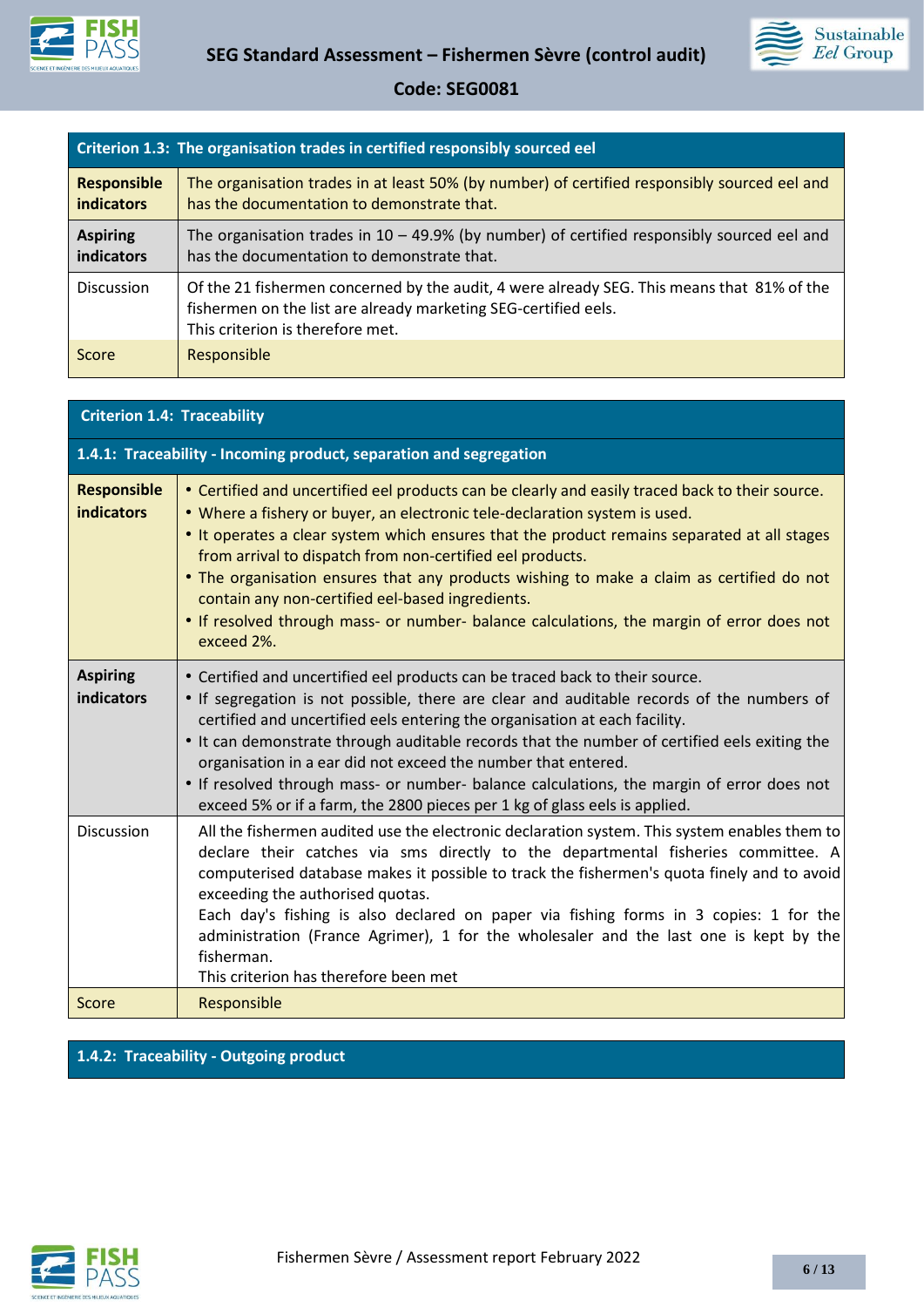



| <b>Responsible</b><br>indicators | . Where a fishery or buyer, an electronic tele-declaration system is used<br>• Documentation is well maintained with a maximum of 2% error in the following:<br>• The organisation correctly uses batch-coding for labelling certified product, which can be on<br>the packaging for the product, or included in the documentation (e.g. invoice) with the<br>assignment<br>• All product to be sold as certified by an organisation is accompanied by an invoice which<br>meets the following criteria:<br>Includes an appropriate batch code<br>Includes a record of the quantity (no. & weight) of product and to whom it was sold                                                                                                              |
|----------------------------------|----------------------------------------------------------------------------------------------------------------------------------------------------------------------------------------------------------------------------------------------------------------------------------------------------------------------------------------------------------------------------------------------------------------------------------------------------------------------------------------------------------------------------------------------------------------------------------------------------------------------------------------------------------------------------------------------------------------------------------------------------|
| <b>Aspiring</b><br>indicators    | Documentation is well maintained. If resolved through mass- or number- balance<br>$\bullet$<br>calculations, the margin of error does not exceed 5% in the following (or if a farm, the 2800<br>pieces per 1 kg of glass eels is applied):<br>The organisation correctly uses batch-coding for labelling certified product, which can be<br>$\bullet$<br>on the packaging for the product, or included in the documentation (e.g. invoice) with the<br>assignment.<br>All products to be sold as certified by an organisation are accompanied by an invoice which<br>$\bullet$<br>meets the following criteria:<br>- Includes an appropriate batch code.<br>- Includes a record of the quantity (no. & weight) of product and to whom it was sold. |
| <b>Discussion</b>                | As in the previous point, this audit concerns only fishermen and they use a system of<br>electronic tele-declaration and fishing form. The criterion is therefore met.                                                                                                                                                                                                                                                                                                                                                                                                                                                                                                                                                                             |
| Score                            | Responsible                                                                                                                                                                                                                                                                                                                                                                                                                                                                                                                                                                                                                                                                                                                                        |

| 1.4.3: Traceability - Record keeping and documentation |                                                                                                                                                                                                                                                                                                                                                                                                                                                                                                                                                                                                                                                                                            |
|--------------------------------------------------------|--------------------------------------------------------------------------------------------------------------------------------------------------------------------------------------------------------------------------------------------------------------------------------------------------------------------------------------------------------------------------------------------------------------------------------------------------------------------------------------------------------------------------------------------------------------------------------------------------------------------------------------------------------------------------------------------|
| <b>Responsible</b><br><b>indicators</b>                | The organisation operates a system that allows the tracking and tracing of all eel from<br>purchase to sale and including any steps in between. In the case of live eels this should<br>include the ability to track each batch delivered to a buyer to be connected back to a water,<br>a time period (maximum duration one month) and specific fisherman/vessel.<br>If a fisherman or buyer, a tele-declaration system is used to report catches and trade.<br>The organisation operates a system that also allows for the completion of a batch<br>reconciliation of eel product by weight over a given period.<br>The organisation maintains records for a minimum of three (3) years. |
| <b>Aspiring</b><br><b>indicators</b>                   | The above requirements are met except that:<br>Records have been maintained for less than three (3) years<br>If a fisherman or trader, a tele-declaration system is planned to be used to report catches<br>and trade in the next season                                                                                                                                                                                                                                                                                                                                                                                                                                                   |
| <b>Discussion</b>                                      | The fishermen all use an electronic tele-declaration system and fishing forms. These data are<br>kept by the administrative authorities for more than 3 years.<br>The criterion is therefore met.                                                                                                                                                                                                                                                                                                                                                                                                                                                                                          |
| Score                                                  | Responsible                                                                                                                                                                                                                                                                                                                                                                                                                                                                                                                                                                                                                                                                                |

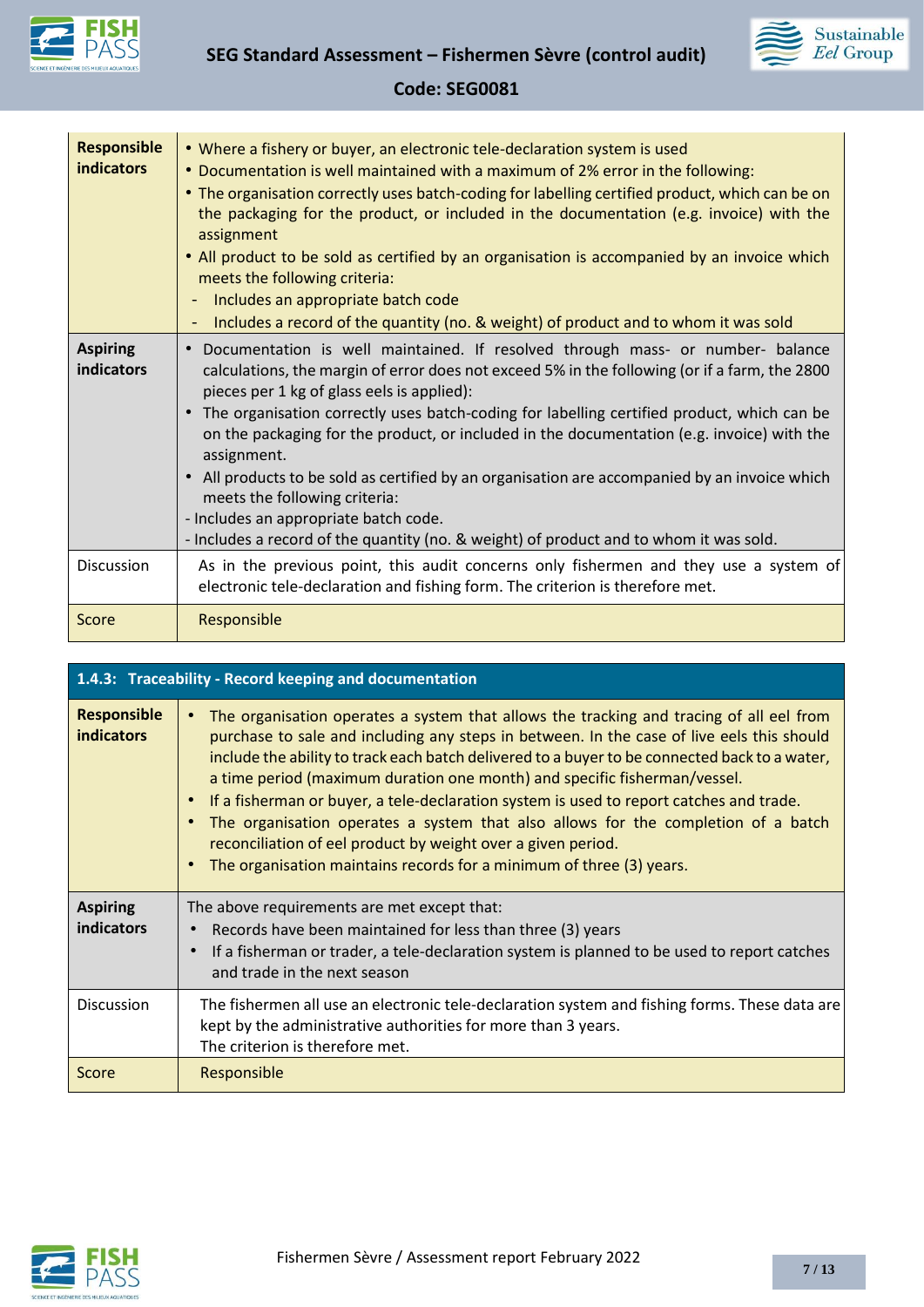



|                             | Criterion 1.5: Biosecurity & welfare – Eel and eel products are provided with minimal risk of diseases, |
|-----------------------------|---------------------------------------------------------------------------------------------------------|
| parasites and alien species |                                                                                                         |

| 1.5.1 Eel Fishing: Biosecurity measures are adopted |                                                                                                                                                                                                                                                                                                        |
|-----------------------------------------------------|--------------------------------------------------------------------------------------------------------------------------------------------------------------------------------------------------------------------------------------------------------------------------------------------------------|
| <b>Responsible</b><br><b>indicators</b>             | • The fishery conducts good biosecurity measures such as the disinfection and drying of nets<br>and equipment between each fishing in different waters. OR<br>• The fishermen only operate in the same river or estuary, with no risk of transferring diseases<br>or alien species between catchments. |
| Discussion                                          | The audited fishermen only fishes on the Sèvre Niortaise River.<br>The criterion is therefore met.                                                                                                                                                                                                     |
| Score                                               | Responsible                                                                                                                                                                                                                                                                                            |

| <b>Summary scores for Component 1</b>           |      |
|-------------------------------------------------|------|
| Not met                                         | U    |
| Not applicable                                  |      |
| Aspiring                                        | 0    |
| Responsible                                     | 6    |
| Total possible                                  | 6    |
| % Responsibility (Responsible / Total possible) | 100% |

| <b>Component 2 - Glass eel fishing</b>  |                                                                                                                                                                                                                                                                                                                                                                                                                                                                                                                                                                                                                                                                                                                                                                |  |
|-----------------------------------------|----------------------------------------------------------------------------------------------------------------------------------------------------------------------------------------------------------------------------------------------------------------------------------------------------------------------------------------------------------------------------------------------------------------------------------------------------------------------------------------------------------------------------------------------------------------------------------------------------------------------------------------------------------------------------------------------------------------------------------------------------------------|--|
|                                         | Criterion 2.1: Eel fishing is in a catchment that is meeting its escapement targets                                                                                                                                                                                                                                                                                                                                                                                                                                                                                                                                                                                                                                                                            |  |
| <b>Weighting: 2</b>                     |                                                                                                                                                                                                                                                                                                                                                                                                                                                                                                                                                                                                                                                                                                                                                                |  |
| <b>Sustainable</b><br>Indicator         | There are good data which show to the satisfaction of the fisheries authority that the EU silver<br>eel 40% escapement target (40% B0) is being achieved for the river or in the eel management<br>district.                                                                                                                                                                                                                                                                                                                                                                                                                                                                                                                                                   |  |
| <b>Responsible</b><br><b>indicators</b> | There are good data which show to the satisfaction of the fisheries authority that at least 70%<br>of the Bbest target for silver eel escapement is being met in the river or eel management district.                                                                                                                                                                                                                                                                                                                                                                                                                                                                                                                                                         |  |
| <b>Aspiring</b><br>indicators           | Eel fishing is in a place accepted by the fishery authority as providing a positive contribution to<br>the eel stock or, the river or RBD is meeting 40% - <70% of the Bbest target.                                                                                                                                                                                                                                                                                                                                                                                                                                                                                                                                                                           |  |
| <b>Discussion</b>                       | The information available on this subject (Report of the Eel Management Plan in France, 2018)<br>shows that, for the moment, the objective of 40% of the B0 or 70% of the BBEST is not achieved,<br>both in the relevant Management Unit (GDC) and in the other French Management Units.<br>Moreover, we do not have precise information by watershed to make a more detailed<br>assessment of this criterion.<br>However, all the actions planned in France's Eel Management Plan (EMP) have been<br>implemented and the rebuilding of the eel stock requires long-term action. The effects of the<br>measures taken in recent years are not observable for the moment. The actions taken by the<br>fisheries sector are detailed in the following criterion. |  |

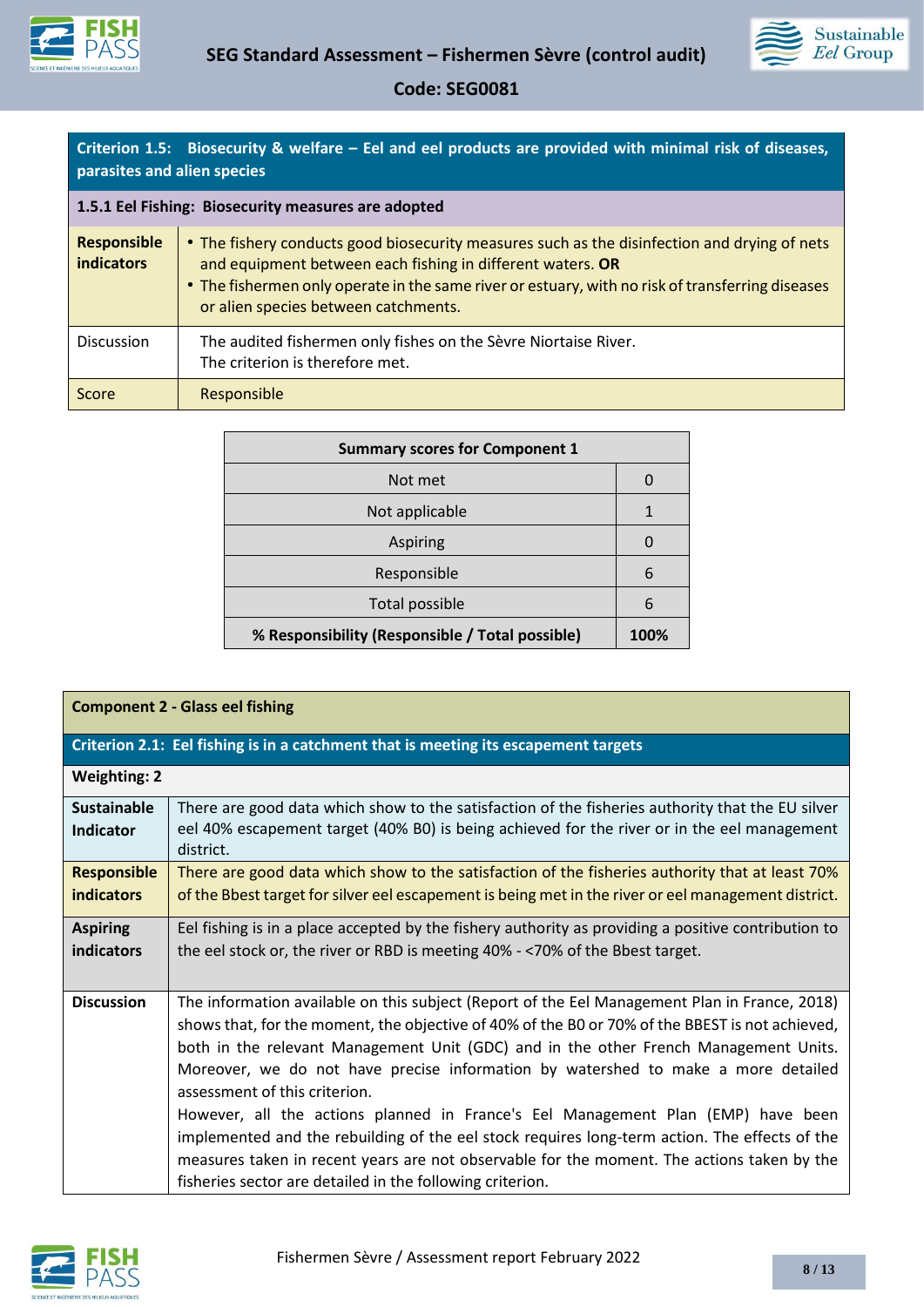



|              | Considering all this, the criterion is not met, but significant efforts have been made since the<br>establishment of the EMP, particularly by professional fishermen. |
|--------------|-----------------------------------------------------------------------------------------------------------------------------------------------------------------------|
| <b>Score</b> | Aspiring                                                                                                                                                              |

| Criterion 2.2: There is good progress with the applicant's responsibilities in the Eel Management Plan for the<br>river or District |                                                                                                                                                                                                                                                                                                                                                                                                                                                                                                                                                                     |
|-------------------------------------------------------------------------------------------------------------------------------------|---------------------------------------------------------------------------------------------------------------------------------------------------------------------------------------------------------------------------------------------------------------------------------------------------------------------------------------------------------------------------------------------------------------------------------------------------------------------------------------------------------------------------------------------------------------------|
| <b>Weighting: 2</b>                                                                                                                 |                                                                                                                                                                                                                                                                                                                                                                                                                                                                                                                                                                     |
| <b>Responsible</b>                                                                                                                  | There is credible progress with at least 75% of the actions relating to the fishery for the                                                                                                                                                                                                                                                                                                                                                                                                                                                                         |
| <b>indicators</b>                                                                                                                   | implementation of the Eel Management Plan for the river or eel management district.                                                                                                                                                                                                                                                                                                                                                                                                                                                                                 |
| <b>Aspiring</b><br>indicators                                                                                                       | There is credible progress with at least 50% of the actions relating to the fishery for the<br>implementation of the Eel Management Plan for the river or eel management district.                                                                                                                                                                                                                                                                                                                                                                                  |
| <b>Discussion</b>                                                                                                                   | Professional fisheries stakeholders have implemented the majority of actions related to the<br>EMP.                                                                                                                                                                                                                                                                                                                                                                                                                                                                 |
|                                                                                                                                     | So, the exploitation rate of glass eel stock has decreased significantly since the reference<br>period. This rate has been relatively stable in recent years and fluctuates around the<br>management target.                                                                                                                                                                                                                                                                                                                                                        |
|                                                                                                                                     | The allocation of glass eel fishing licences has decreased by 57% between 2006 and 2018.                                                                                                                                                                                                                                                                                                                                                                                                                                                                            |
|                                                                                                                                     | The ratio of the fishing quota 40% consumption and 60% restocking is unchanged since<br>2013. However, the target of 60% glass eels for restocking in Europe has never been<br>reached, but the profession is getting closer to this target over the years. Reaching this<br>objective is dependent on the European market, which is not the responsibility of<br>professional fishermen.                                                                                                                                                                           |
|                                                                                                                                     | The overall catch quota for France has been increased for the 2021-2022 season to a total<br>of 65 tonnes, an increase of +13% compared to the previous season. Given the current<br>context and the recent ICES advice to close all eel fisheries. The increase in quotas is a bad<br>signal for the sustainability of the fishery.                                                                                                                                                                                                                                |
|                                                                                                                                     | Finally, France allocates between 5 and 10% of annual catches to French restocking<br>operations, 5.8% in 2018.                                                                                                                                                                                                                                                                                                                                                                                                                                                     |
|                                                                                                                                     | The latest EMP report (2018) indicates that all planned actions have been completed. This<br>indicated that the exploitation rate remained below 50% and close to the management<br>target. However, with the increase in quotas this year it is possible that the exploitation rate<br>is above the management target. Unfortunately, we do not know if this is the case, but the<br>ministerial decision to increase quotas goes against the advice of scientists (decrease). It is<br>therefore presumed that the management target is exceeded with this quota. |
|                                                                                                                                     | Despite the efforts made over many years, the quota increase for the 2021-2022 season<br>does not meet the responsibility criterion.                                                                                                                                                                                                                                                                                                                                                                                                                                |
| <b>Score</b>                                                                                                                        | Aspiring                                                                                                                                                                                                                                                                                                                                                                                                                                                                                                                                                            |

|                                  | Criterion 2.3: The fishery is well managed                                            |
|----------------------------------|---------------------------------------------------------------------------------------|
| Weighting: 1                     |                                                                                       |
| Responsible<br><b>indicators</b> | Fishers are licensed and provide catch and effort data via a tele-declaration system. |

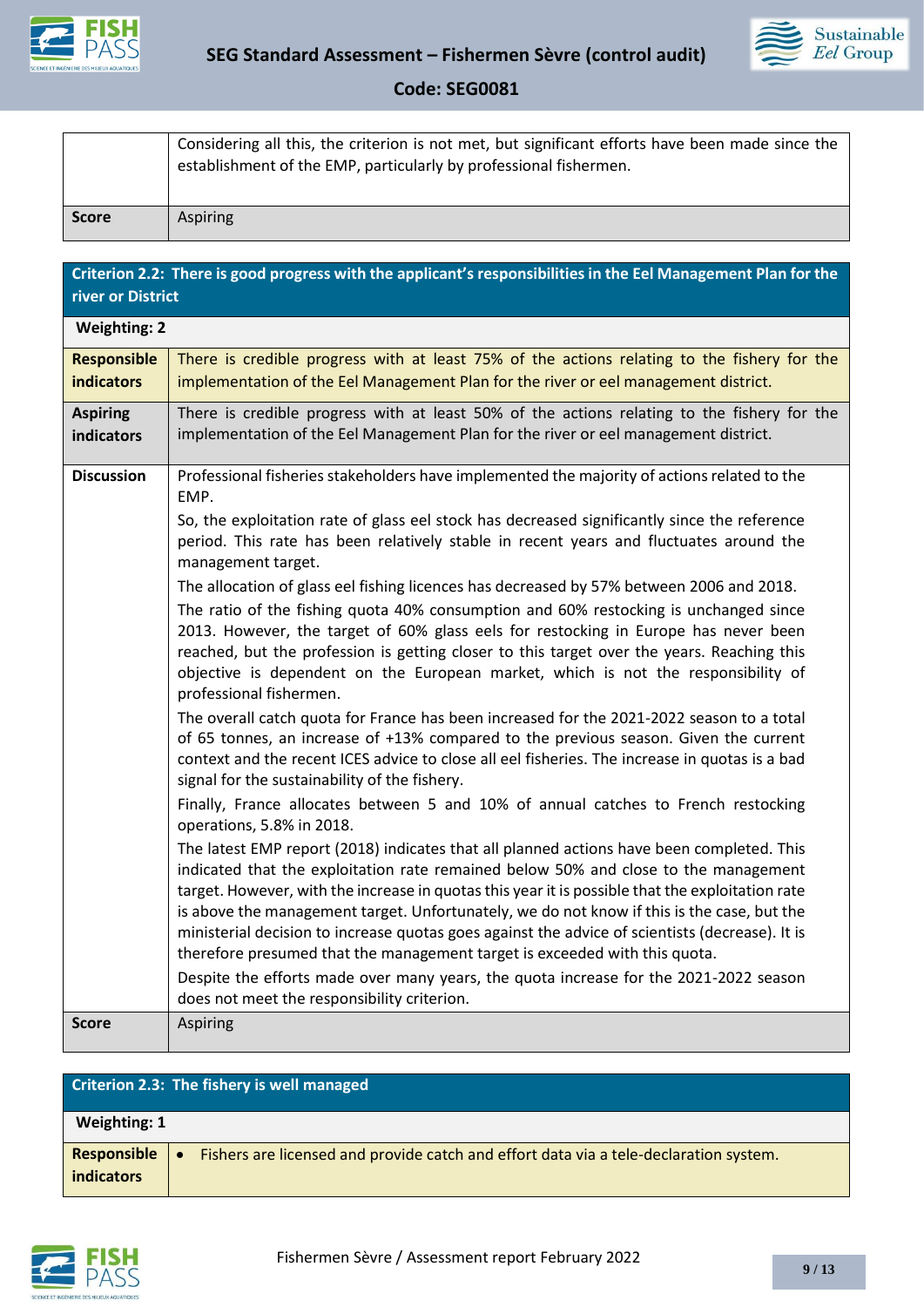



|                               | Data on catch and effort are collected and analysed regularly by the fishery authority (at least<br>annually at the end of the season).                                                                                                                                                                                                                                                                                                                                                                                                                                                                                                                                                                                                                                                                                                                                                                                       |
|-------------------------------|-------------------------------------------------------------------------------------------------------------------------------------------------------------------------------------------------------------------------------------------------------------------------------------------------------------------------------------------------------------------------------------------------------------------------------------------------------------------------------------------------------------------------------------------------------------------------------------------------------------------------------------------------------------------------------------------------------------------------------------------------------------------------------------------------------------------------------------------------------------------------------------------------------------------------------|
|                               | There is a data set for at least the last 5 years that is considered by the fishery authority to<br>$\bullet$<br>be accurate, useful for statistical purposes and provide a comprehensive picture of the glass<br>eel fishery under assessment.                                                                                                                                                                                                                                                                                                                                                                                                                                                                                                                                                                                                                                                                               |
|                               | Enforcement is in place throughout the fishing area and there is no evidence of systematic<br>$\bullet$<br>non-compliance.                                                                                                                                                                                                                                                                                                                                                                                                                                                                                                                                                                                                                                                                                                                                                                                                    |
| <b>Aspiring</b><br>indicators | Fishers are licensed and provide catch and effort data.<br>$\bullet$<br>Data on catch and effort are collected and analysed regularly by the fishery authority (at least<br>$\bullet$<br>annually at the end of the season).<br>There is a data set for at least the last 3 years that is considered by the fishery authority to<br>$\bullet$<br>be accurate and provide enough information on the glass eel fishery under assessment for<br>management and to track annual trends in glass eel arrival.<br>There is no evidence of systematic non-compliance.<br>$\bullet$                                                                                                                                                                                                                                                                                                                                                   |
| <b>Discussion</b>             | All fishermen have a licence and carry out the electronic filing in addition to the declaration by<br>the fishing form.<br>Fishing figures are monitored throughout the season by the Fisheries Committee to know the<br>exact consumption of the quota to avoid a preventive closure.<br>The official data come from the fishing sheets sent by fishermen to the administrative<br>authorities. Thus, the Directorate of Maritime Fisheries and Aquaculture (DPMA in french)<br>collects and compiles these data. During the elver fishing season, the DPMA distributes a table<br>every week to report on the consumption of quotas in the various UGAs. In May-June, when the<br>season is over, the DPMA distributes a statistical compendium (quota consumption, market<br>price, number of wholesalers, etc.) per UGA. There is a set of reliable data for more than 5 years.<br>This criterion has therefore been met. |
| <b>Score</b>                  | Responsible                                                                                                                                                                                                                                                                                                                                                                                                                                                                                                                                                                                                                                                                                                                                                                                                                                                                                                                   |

| <b>Criterion 2.4: Mortality during fishing is minimised</b> |                                                                                                                                                                                                                                                                                                                                                                                                                                                                                                                                                                                                            |
|-------------------------------------------------------------|------------------------------------------------------------------------------------------------------------------------------------------------------------------------------------------------------------------------------------------------------------------------------------------------------------------------------------------------------------------------------------------------------------------------------------------------------------------------------------------------------------------------------------------------------------------------------------------------------------|
| <b>Weighting: 2</b>                                         |                                                                                                                                                                                                                                                                                                                                                                                                                                                                                                                                                                                                            |
| <b>Responsible</b><br><b>indicators</b>                     | Fishing is by hand-held nets and has effective nearby holding facilities OR<br>$\bullet$<br>Fishing from vessels meets the following criteria:<br>$\bullet$<br>i) fishing is at slow speed (no more than 1 knot relative to water);<br>ii) haul duration is on average no longer than 20 minutes, with the maximum duration not more<br>than 30 minutes;<br>iii) mesh size of cod end no greater than 1mm;<br>iv) rest of the net designed such that glass eels do not become trapped or abraded;<br>v) vivier tank on board and in use;<br>vi) fishermen maintain accurate daily records of mortality. OR |
|                                                             | • Fishermen can demonstrate that the mortality rate of the catch over the duration of holding<br>in the storage facility is less than 4% for each batch captured. OR<br>Fishing methods (in France) meet the criteria in Category 1 of the France Good Practice<br>$\bullet$<br>Guide. OR<br>The Carmin Indigo or similar test indicates that mortality averages less than 4%.<br>$\bullet$                                                                                                                                                                                                                |

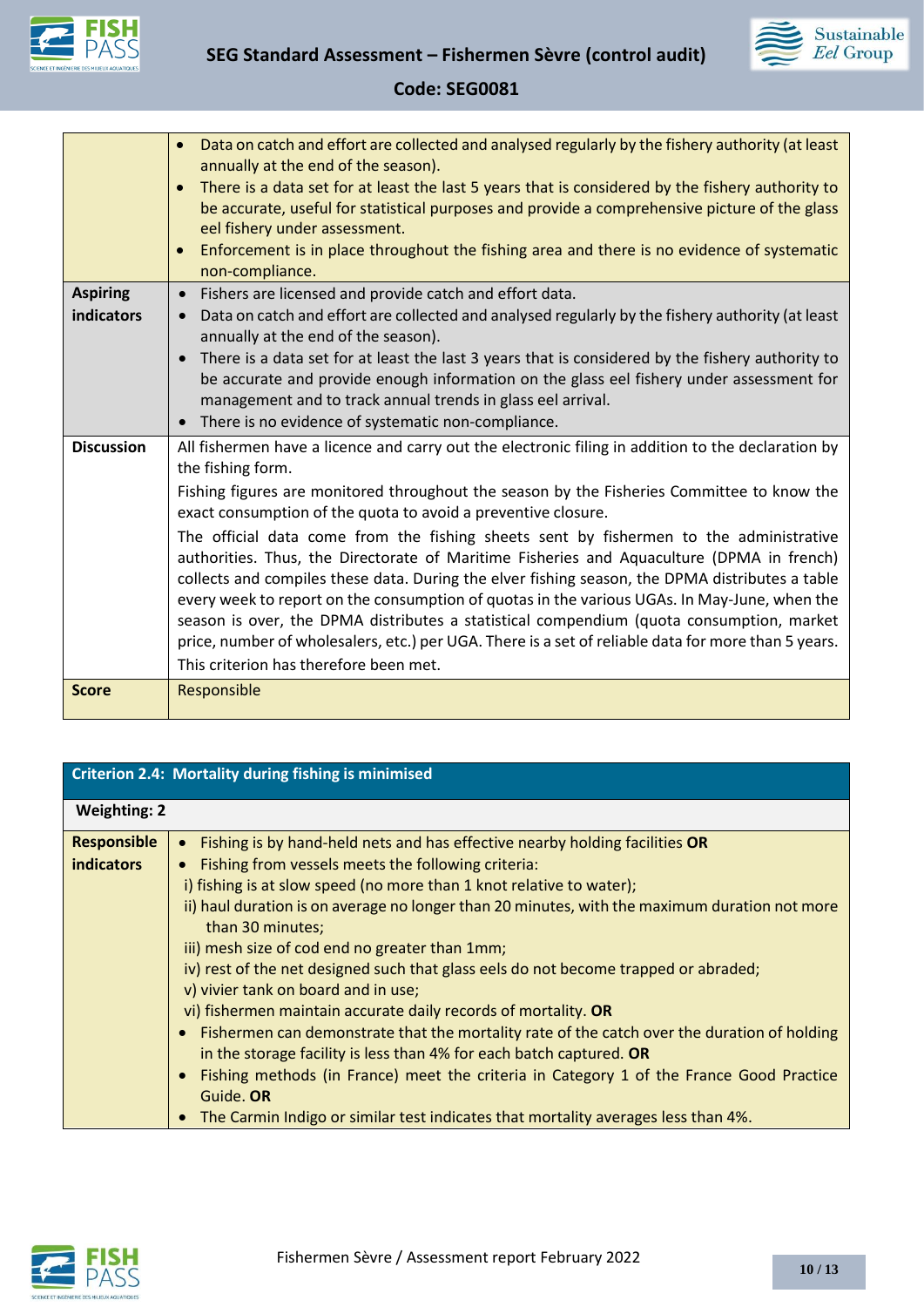



| <b>Aspiring</b>   | Fishing from vessels meets the following criteria:<br>$\bullet$                                                                                                                      |
|-------------------|--------------------------------------------------------------------------------------------------------------------------------------------------------------------------------------|
| indicators        | i) fishing is at slow speed (no more than 1.5 knots relative to water);                                                                                                              |
|                   | ii) maximum haul duration no longer than 30 minutes;                                                                                                                                 |
|                   | iii) mesh size of cod end no greater than 1mm;                                                                                                                                       |
|                   | iv) rest of the net designed such that glass eels do not become trapped or abraded;                                                                                                  |
|                   | v) vivier tank on board and in use;                                                                                                                                                  |
|                   | vi) fishermen maintain accurate daily records of mortality. OR                                                                                                                       |
|                   | Fishermen can demonstrate that the mortality rate of the catch over the duration of holding<br>$\bullet$                                                                             |
|                   | in the storage facility is between 4% and 8% for each batch captured. OR                                                                                                             |
|                   | Fishing methods (in France) meet the criteria in Category 2 of the France Good Practice<br>$\bullet$                                                                                 |
|                   | Guide. OR                                                                                                                                                                            |
|                   | The Carmin Indigo or similar test indicates that mortality averages between 4% and 8%.<br>$\bullet$                                                                                  |
| <b>Discussion</b> | The practices observed on the Sèvre Niortaise are fairly similar between fishermen. The gear                                                                                         |
|                   | used has a rectangular opening with a maximum surface area of 2 $m2$ . The length of the net                                                                                         |
|                   | varies greatly, from 7.5 m to 11 m. The mesh size is degressive with a mesh size of 1 mm or less                                                                                     |
|                   | on the terminal part (sock).                                                                                                                                                         |
|                   | The long length of the pockets leads to two different practices on the Sèvre, namely fishing with                                                                                    |
|                   | or without spinning the whole net. This practice seems common and is done to avoid turbulence                                                                                        |
|                   | at the back of the boat. However, when the whole net is not in the water, the "bend" thus                                                                                            |
|                   | created is on a section where the mesh size is greater than 1 mm, which is not in conformity                                                                                         |
|                   | with the requirements of the SEG standard. Thus, all SEG-certified fishermen have signed a paper                                                                                     |
|                   | attesting that they immerse the entire net when fishing. However, one fisherman audited and                                                                                          |
|                   | one boat on the list did not fully immerse the bags during the audit. It is very likely that many                                                                                    |
|                   | boats will do the same. The fishermen each have an opinion on the question, some indicating                                                                                          |
|                   | that the elvers are of better quality when the bag is not spun, while other fishermen affirm the                                                                                     |
|                   | opposite. But if the bag is not spun, it does not meet the SEG standard.                                                                                                             |
|                   | The fishing is done facing the current and in the direction of the current, mainly at night. The                                                                                     |
|                   | speeds observed during boarding ranged on average from 2.2 to 2.6 knots depending on the                                                                                             |
|                   | fishermen. These speeds are higher than what is required in the standard, but lower than what                                                                                        |
|                   | is recommended in the CNPMEM's Guide des Bonnes Pratiques de France.                                                                                                                 |
|                   | The duration of the hauls varies according to the fishermen and the sector fished. The duration                                                                                      |
|                   | of the hauls on board was between 7 and 15 minutes.                                                                                                                                  |
|                   | Some dead or moribund elvers were observed during the hauls. This is probably due to the fact                                                                                        |
|                   | that the bag is very long and difficult to empty. Some glass eels remain stuck in the net for several                                                                                |
|                   | hauls, which leads to mortality.                                                                                                                                                     |
|                   | The catches are all passed through one or more sieves, depending on the fisherman, in order to                                                                                       |
|                   | separate the glass eels from the by-catch. All by-catches are returned to the water.<br>All the fishermen audited use a livewell on board with water recirculation or bubbling.      |
|                   |                                                                                                                                                                                      |
|                   | At the end of the tide, the fishermen deliver the glass eels to the wholesalers in the port.<br>The fishermen do not keep a logbook on board in order to estimate fishing mortality. |
|                   | Thus, most of the criteria are met. However, despite having signed a paper stating the contrary,                                                                                     |
|                   | some fishermen do not spin the whole net when fishing.                                                                                                                               |
|                   | Therefore, this criterion is not met.                                                                                                                                                |
| <b>Score</b>      | Not met                                                                                                                                                                              |
|                   |                                                                                                                                                                                      |

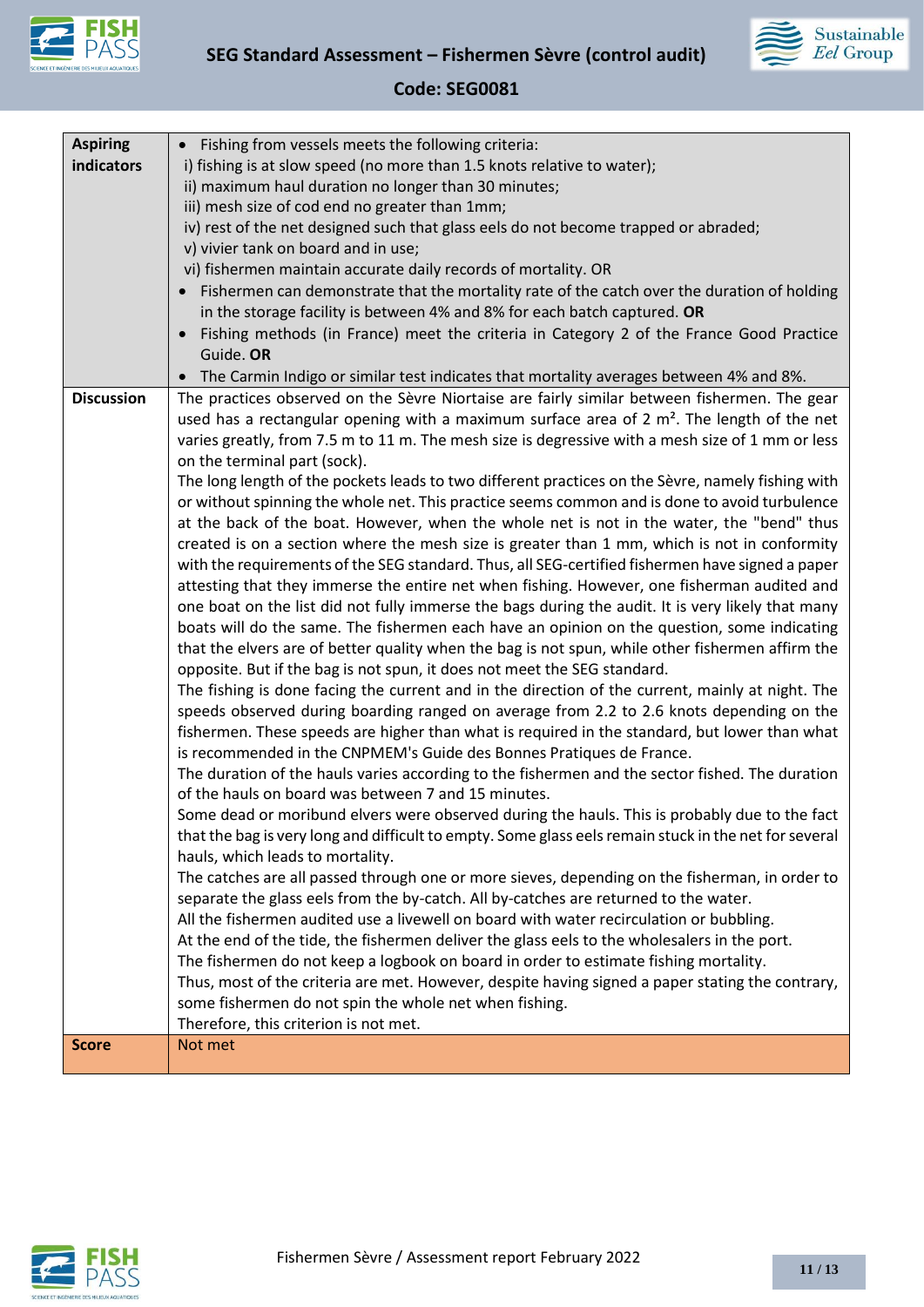



| Criterion 2.5: The fishery has negligible impacts on by-catch species |                                                                                                                                                                                                                                                                                                                                                                                                                                                                                                                                                                                            |
|-----------------------------------------------------------------------|--------------------------------------------------------------------------------------------------------------------------------------------------------------------------------------------------------------------------------------------------------------------------------------------------------------------------------------------------------------------------------------------------------------------------------------------------------------------------------------------------------------------------------------------------------------------------------------------|
| <b>Weighting: 1</b>                                                   |                                                                                                                                                                                                                                                                                                                                                                                                                                                                                                                                                                                            |
| <b>Responsible</b><br><b>indicators</b>                               | • The fishery has a negligible impact on by-catch.<br>• By-catch is returned to the water alive as gently and rapidly as possible.                                                                                                                                                                                                                                                                                                                                                                                                                                                         |
| <b>Aspiring</b><br>indicators                                         | • The fishery has low-level impacts on by-catch.<br>• By-catch is returned to the water alive as gently and rapidly as possible.                                                                                                                                                                                                                                                                                                                                                                                                                                                           |
| <b>Discussion</b>                                                     | Several by-catch species were caught on the boats: Thinlip grey mullet, eel, bream, pike-perch,<br>spotted goby, sand goby, stickleback, stone moroko.<br>On the Sèvre Niortaise, the sock (the end of the net) is very long and some fish can get stuck in<br>it for several consecutive hauls. In this case the chances of survival of these fish are greatly<br>reduced.<br>It therefore appears that the practices on the Sèvre may have a low impact on by-catches. An<br>improvement must be made on this side, and this criterion therefore only affects the aspiring<br>indicator. |
| <b>Score</b>                                                          | <b>Aspiring</b>                                                                                                                                                                                                                                                                                                                                                                                                                                                                                                                                                                            |

### **Criterion 2.6: The fishery has negligible impacts on rare or other protected species**

| <b>Weighting: 1</b>              |                                                                                                                                                                                                                                                                                                                                                                                         |  |
|----------------------------------|-----------------------------------------------------------------------------------------------------------------------------------------------------------------------------------------------------------------------------------------------------------------------------------------------------------------------------------------------------------------------------------------|--|
| <b>Responsible</b><br>indicators | The fishery has no direct interactions resulting in mortality or injuries with other species that<br>are considered vulnerable, threatened, endangered or are protected under national or<br>international law.                                                                                                                                                                         |  |
| <b>Aspiring</b><br>indicators    | Interactions, resulting in mortality or injury, with other species that are considered vulnerable,<br>threatened, endangered, or are protected under national or international law, are rare and have<br>no overall measurable impact on the population.                                                                                                                                |  |
| <b>Discussion</b>                | During the 5 boardings, one yellow eel (critically endangered) was caught. However, these<br>catches are rare and do not result in mortality at this stage of the eel. Therefore, professional<br>fishing for this species is authorised in France at all stages of development. When fishing for<br>glass eels, the yellow eels are released alive.<br>The criterion is therefore met. |  |
| <b>Score</b>                     | Responsible                                                                                                                                                                                                                                                                                                                                                                             |  |

| Criterion 2.7: The fishery has negligible impacts on habitats |                                                                                                                                                                                           |  |  |
|---------------------------------------------------------------|-------------------------------------------------------------------------------------------------------------------------------------------------------------------------------------------|--|--|
| <b>Weighting: 1</b>                                           |                                                                                                                                                                                           |  |  |
| <b>Responsible</b><br><b>indicators</b>                       | The fishing gear does not cause any damage to the benthos.                                                                                                                                |  |  |
| <b>Aspiring</b><br>indicators                                 | Damage to the benthos by gear is limited or minimal.                                                                                                                                      |  |  |
| <b>Discussion</b>                                             | The practices observed are mainly carried out in open water and therefore far from the bottom.<br>However, the sieve can sometimes be placed at depth. In this case, the fishermen keep a |  |  |